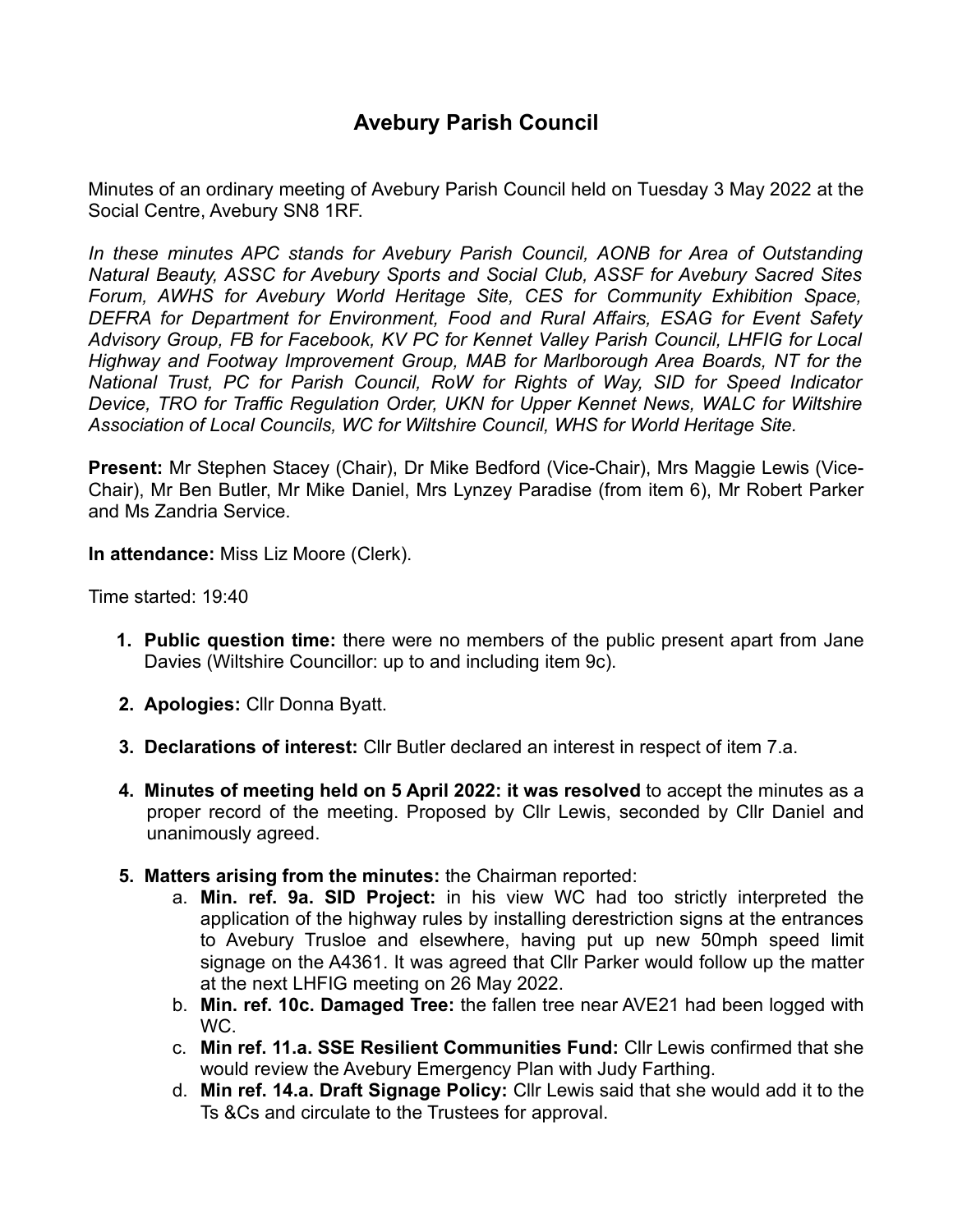- **6. National Trust update: including Jubilee arrangements:** the Chairman reported that neither Jan Tomlin nor Eva Stützenberger was able to attend the PC's meeting that night. However the NT update had been previously circulated to members (see appendix 1). Cllr Lewis said that she had been working with NT staff Hazel Barry-Scott and Janinka Diverio on the Jubilee arrangements and asked whether the PC could provide evening refreshments. Cllr Daniel stated that he would supply prosecco free of charge; members were delighted to accept his generous offer. In discussion, it was noted that feedback via social media and other channels suggested that the community wished to have informal street parties rather than an organized event. Cllr Paradise reported that ASSC was planning to host a Jubilee celebration on the Sports Field on Saturday 4 June 2022 to tie in with their re-opening, and there would be a BBQ and other activities for everyone to enjoy. They were also planning to re-instate a new plaque next to the Sportsfield's 70 year old copper beach hedgerow, which formed the boundary to the field.
- **7. Solstice Planning: including TRO restrictions and permits:** the Chairman reported that WC's ESAG advisory body had met and he understood that Highways had decided that closure of the High Street was planned from 6am on Monday 20 June until the end of the day on Wednesday 22 June 2022. Parking restrictions would be in place from 6am Sunday 19 June until 12 noon Wednesday 22 June 2022. They were also considering temporary closure of AVE5. Cllr Davies was invited to speak. She explained that a TTRO on the Ridgeway was still a possibility but that the Police were concerned that closure would displace vehicles elsewhere. She confirmed that WC's Cabinet policy remained to continue to investigate a TRO for all year round closure of the Ridgeway in order to protect the archaeology.

Parking permits: **it was resolved** that all members be authorized by the PC to process public data for administration of the parking permits for Solstice 2022. [Under Data Protection rules members processing public data must have a mandate from the council to do so, the council being the data controller]. Residents would be able to collect permits from Elements Shop, Green Street in June, at times and dates to be confirmed. The PC will publish the dates in UKN, on the website, and through social media.

## **8. Planning applications:**

**It was resolved** to receive and accept the minutes of the Planning Committee meeting held on 21 April 2022 as an accurate record (previously circulated to members and see appendix 2). Proposed by Cllr Parker, seconded by Cllr Daniel and carried unanimously.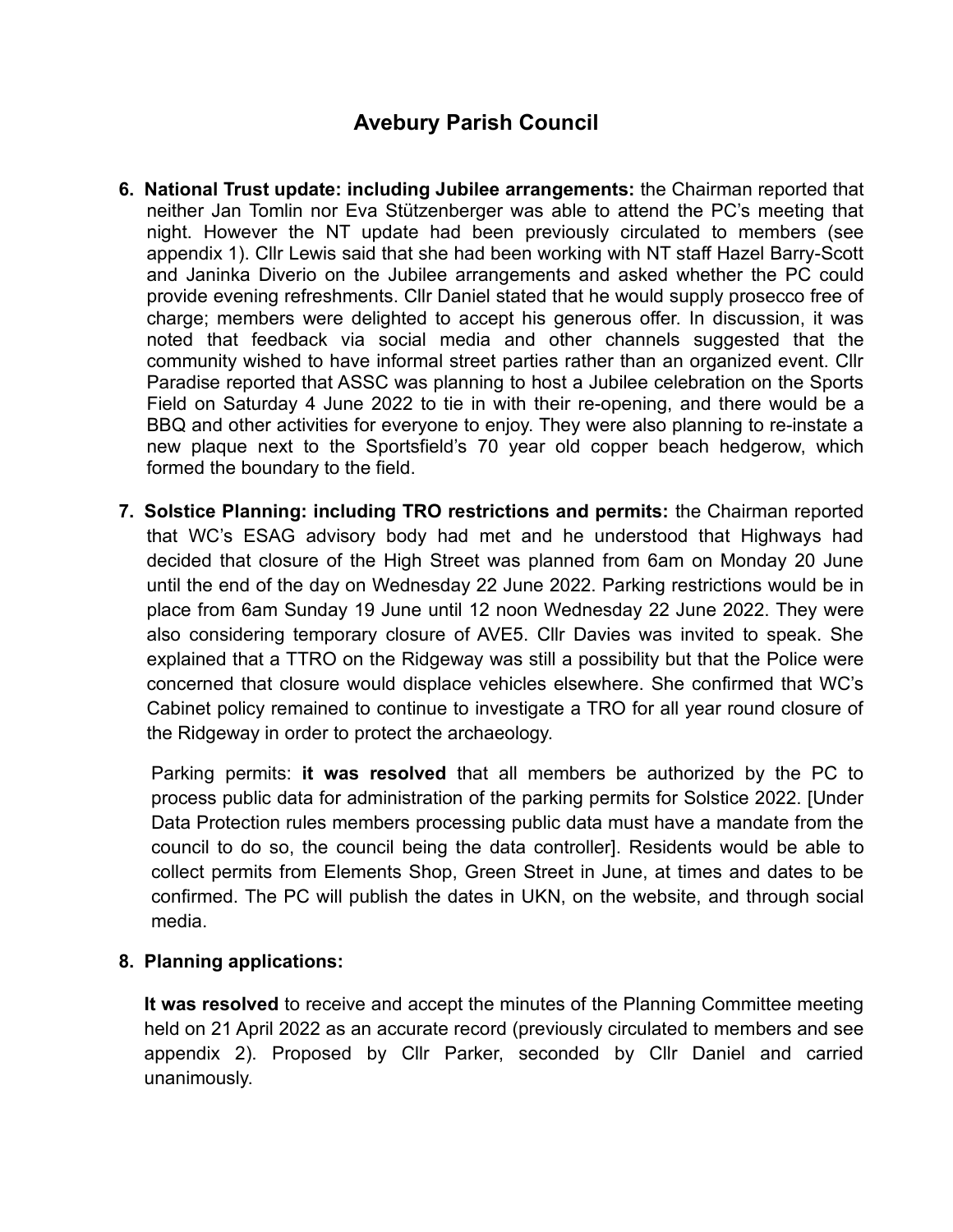## **9. Project Updates:**

- a. **SID Project:** Cllr Daniel reported that on the 1 May the SID had been transferred to the southern location near ASSC and would remain there for eight weeks. He had noticed that people were moving at slower speeds along the A4361 (near Rawlins Park), where the SID had previously been in-situ. Cllr Paradise was asked to provide an overview of the data / statistics collected from the SID. She said that 200,000 vehicles / month were using the road; members were surprised that the figure was so high. The  $85<sup>th</sup>$  percentile speed was 38.6 mph which according to Cllr Paradise suggested that vehicle speeds were not decreasing  $\int^{\pi} 85^{th}$  percentile" speed is a speed at which 85% of traffic will be travelling at, or below, along a street or road under free flow conditions]. In further discussion, members wondered at precisely what point a vehicles' speed was recorded. Was it when the device first picked up the vehicle in question or at a later point? **It was agreed** that Cllr Paradise provide a summary of the statistics for publication in UKN. Cllr Parker said that he was bothered by the volume of traffic and people crossing. On the question of informal crossings, it was noted that the NT supported the idea and that informal crossing had been included in the WHS Transport Group Strategy. Cllr Davies was invited to speak. She urged members to think about a mind education solution and to put in a substantive bid via CATG. One idea would be to implement visual narrowing of the roads instead of crossings because WC would not support formal crossings with lights in the Avebury WHS and informal crossings might put people in greater danger. Cllr Daniel said that feedback from other Parishes was that SIDs had calmed traffic in their villages. In his view, the mind education approach mooted by Cllr Davies was a good suggestion in light of the volume of traffic recorded by the SID. The Chairman said that the PC would consider a meeting of the Transport Group.
- b. **CATG:** the Chairman to brief Cllr Parker before the next meeting on 26 May.
- c. **Chapel Project / exhibition space: including: signing of the Lease, arrangements for cleaning the Chapel and update on Fire and Risk Assessments:** the Chairman stated that the declaration document had been signed by him, as requested by the NT's lawyers. The schedule was for a soft opening on the 14 May with six exhibitors planning to set up their stands. It was agreed that members would informally arrange a date for cleaning the Chapel on either a Monday or Thursday at 6pm or at a weekend between 10am – 4pm. Cllr Daniel reported that the Fire and Risk Assessment forms had arrived from Frazer McDonald (Fire Officer) and undertook to complete the assessment.
- d. **Play Area:** the draft questionnaire was tabled by Cllr Paradise (see appendix 3). It was noted that the form needed a return date and would then be ready for printing.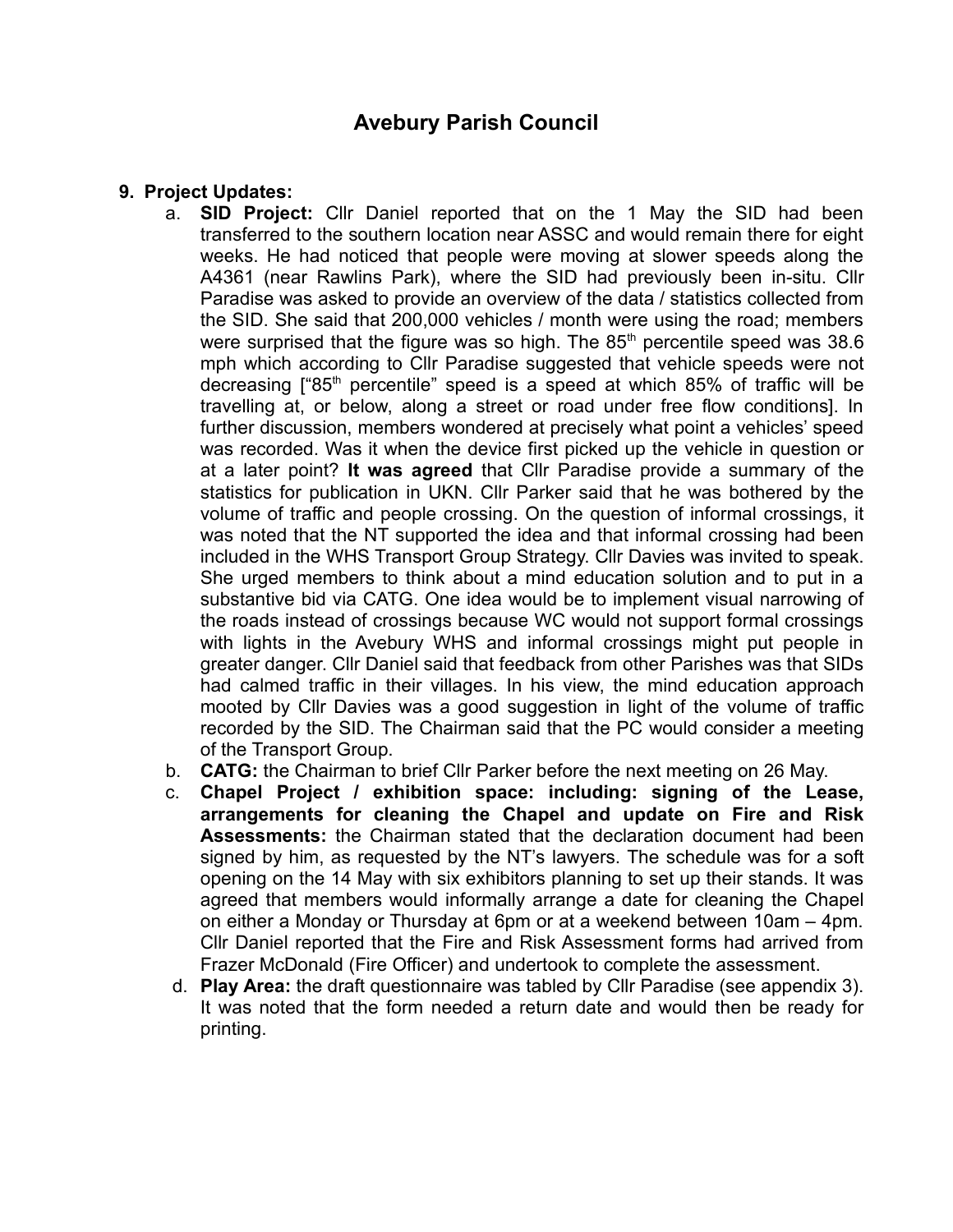#### **10.Local Issues:**

- a. **Rewilding of Beckhampton roundabout:** the Chairman and Cllr Lewis had met Martin Cook (WC Highways) to confirm what needed mowing. He was happy to instruct the mowing of vision splays only on verges but had advised that WC would need to mow a border of about three metres around the base of the roundabout for visibility / road safety. Clearing back encroaching vegetation on the footpath from the bus stops past Beckhampton House could be given to the Parish Steward as a job to do.
- b. **Race to the Stones 9-10 July 2022:** the Chairman reported that the NT had refused to give the event organisers a licence to use NT land for the route. In his personal view, it was a commercial event and the village should benefit.
- c. **Moss on play area surfacing:** Martin Cook had advised that salt kills moss and it was agreed to do a test patch on the play area surfacing. Dr Bedford offered to take charge of the experiment and report back to the PC.
- d. **Arrangements for Village meeting 24 May 2022:** in discussion, it was agreed to use the ASSC as the venue as it had been recently refurbished to a high standard and there was a bar available for refreshments. Cllr Paradise confirmed that the date was available. The Chairman and the Clerk to put together a 3-4 page account of the PC's work during the past year with photographs. It was felt that the document should also encourage people to support their PC and to feel free to speak to members about what issues were important to them.
- c. Residents had reported that from 1 May 2022, **two campervans** had parked without permission on Centurion Western land at the nursery site, adjacent to the Play Area in Avebury Trusloe. Action: PC to inform the land owner.
- d. **Motorcycle noise:** Cllr Bedford explained that since about 2008 Beckhampton had been suffering from high levels of noise pollution from modified motorcyles. He asked whether it would be possible to take part in an experiment and request noise abatement cameras for the A361. Cllr Parked added that the A4361 would also benefit from the same. It was agreed that Cllr Bedford draft a letter to Peter Binley (Interim Director of Highways) to make the request on behalf of the PC.
- **11.Parish Steward Priority Sheet:** apart from highway work already discussed, priority highway jobs to be emailed to the Clerk in the usual way.
- **12.Communications:** Cllr Stacey reported that he had attended the exhibition about the proposed housing development at RAF Yatesbury put on by Cherhill Parish Council and that members of the public had until 13 May 2022 to comment. He noted that Earthline Exchange Ltd (an earth moving company) had a lease on Wroughton Airfield but had gradually expanded their operation without planning permission. They had subsequently put in retrospective planning permission and an appeal and public inquiry was being held at 10am on 10 May at Swindon Borough Council. Residents in neighbouring Parishes including Wroughton, were concerned about the increasing heavy vehicle movements.